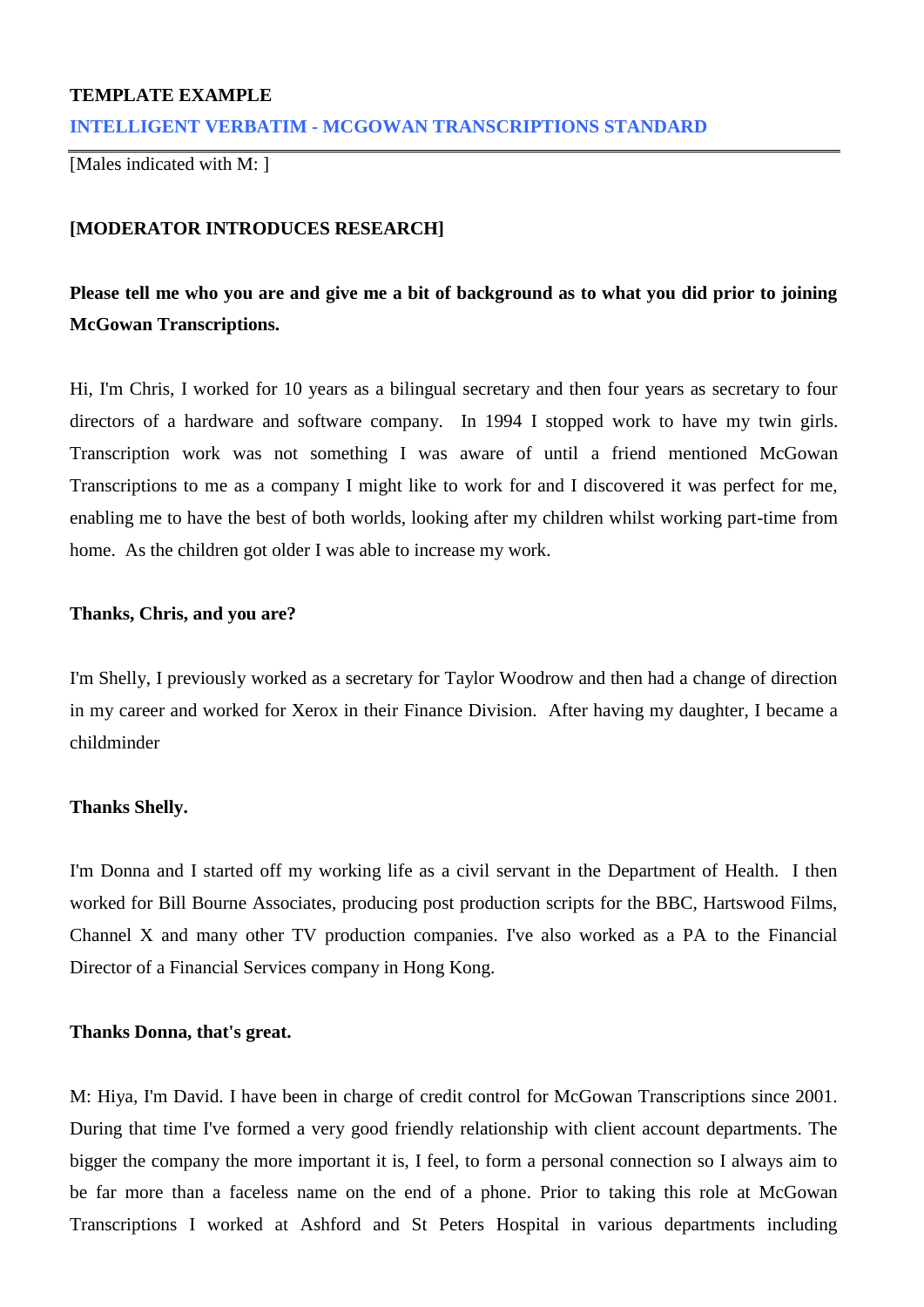appointments and Day Surgery. I have also been a journalist, a book seller and a musical director for a circus.

## **Thanks David.**

I'm Li. After graduating from Leicester University in 1999, I undertook two varied and exciting years in industry. I finally found my niche when I started work as a medical audio secretary, working in both NHS and private settings for nearly four years. I honed my transcription skills to perfection, developing a real enthusiasm for the work, which enabled me to utilise my eagle-eyed grammar skills and language. I started freelancing as a digital transcriber, assisting an author with his new book.

## **Great, thanks for that. Right, can you give me a bit of information as to why you chose to work for McGowan Transcriptions?**

Transcribing has always been part of my working life, from transcribing audio cassettes as a PA to transcribing film and television programme sound tracks for post production. I'm proud to be associated with McGowan Transcriptions as quality, accuracy consistency and maintaining high standards are very important for all of us, and we constantly strive to uphold and improve upon these values

It was actually my dad that noticed the job as a Transcriber for McGowan Transcriptions advertised in the Jobcentre where he worked and he thought it would be perfect because it would enable me to be able to work and also spend time with my daughter. He was so right and all these years later, I am still here even though my daughter is now 18!

Doesn't time fly!

Yes! [Laughter]

# **Okay, I'm trying to figure out what it is about McGowan Transcriptions that sets them apart from the rest. What makes working for McGowan Transcriptions special?**

Even though I work from home, I never feel like I'm alone.

Joe, Emma and the rest of the team are always there for me. Whether it's a technical problem with my equipment, a personal problem or simply that I'm working on a new project and I'm unfamiliar with some of the technical jargon, within minutes of my asking for help it's there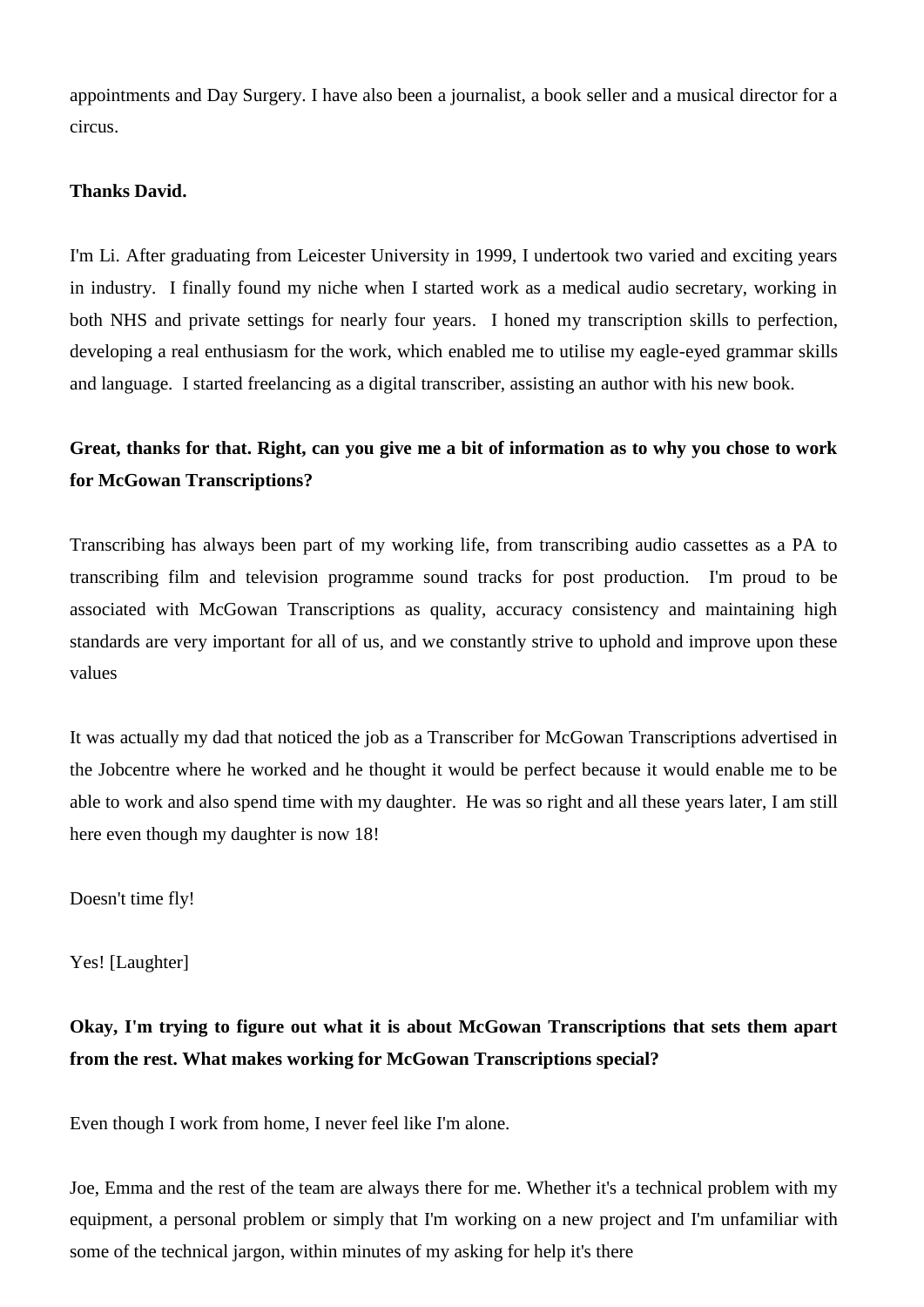You gain an insight and firsthand knowledge into a lot of subject areas that you would not normally know about. For example, new products, new technologies, medical advances and new ideas, and I always get a real kick out of seeing the finished product on an advertisement on TV for something that I have worked on.

That is when it really sinks in as to why it is so important that we provide an accurate transcription service.

That's true.

The transcription projects are always interesting and varied; there is great flexibility as an employee and that was absolutely essential for me while my children were growing up. Joe is a great boss, always very understanding and flexible.

Yes, she is. [All agree]

M: Joe is an excellent boss. She knows exactly what she wants but not at the expense of the individuals involved. I haven't worked for anyone who has such a heart for her employees or the people she works for. The flexibility of being able to work when I want to, whether to fit in with the demands of family life or insomnia, makes working at McGowan Transcriptions a great experience.

Working for McGowan Transcriptions has enabled me to experience the challenges and disciplines of working from home, as well as the freedom and flexibility it permits.

I agree.

I take a real pride in my work; this along with Joe's expert and empathic leadership makes it a pleasure to be part of this very special team.

It has been a pleasure to work with Joe for all these years and to see McGowan Transcriptions grow and develop into the company it now is. She has a great sense of humour and really cares about her team of transcribers.

**Okay, so it sounds like a positive place to work from what you are telling me. How does technology influence your transcription role?**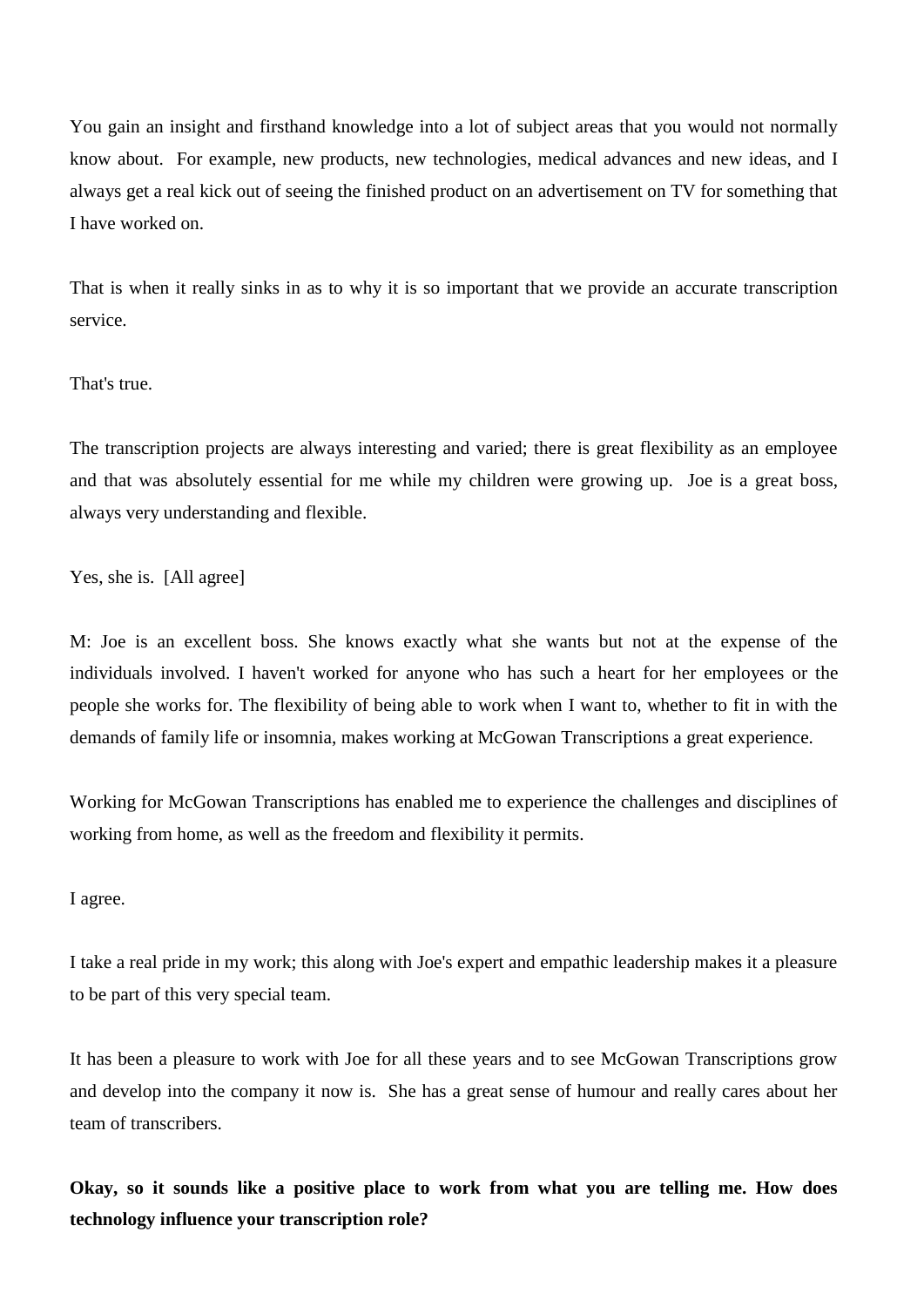## Since I joined McGowan transcriptions technology has advanced so much! [All agree]

The role is now so much easier; the work is delivered and returned digitally, it saves so much time. The Internet is a wonderful thing and it's hard to imagine working without it now. It enables me as a professional transcriber to research terminology used in a diverse range of industries and subjects - it's invaluable.

I love technology…

I struggle with it.

… and I love the fact that we're now working on digital recordings and the days of couriering tapes back and forth/waiting for the postman are over. I look forward to seeing what happens next.

Me too!

M: This is an amazing time full of technological innovations. Like the other members of the team here I don't see new things as a threat but more like a stimulating challenge. I remember the days of mini cassettes and how MP3s changed the transcription industry completely. The fact that McGowan Transcriptions is fast approaching its twentieth year in business shows how well the team adapt and absorb changes in technology. The future is a very bright place for all of us here.

Digital dictation transcription requires specialised equipment both for the transcriber and the person doing the recording. I am now proficient in the use of the latest transcription software and hardware, as well as with many of the commonly-used sound formats used in creating the files. Not only this, but we often get to hear about the newest developments in communication technology which, whilst currently confidential and publically undisclosed, nevertheless grant us a window into the future.

I really don't know how we used to transcribe without the use of the internet.

No, Google has completely transformed the way we work and how precise we can now be with being able to research company names, people, medicines, projects, products, et cetera.

### **Okay, so can you tell me what interests you about transcribing?**

I like the fact that when I sit down in the morning I never actually know what I'm going to be working on.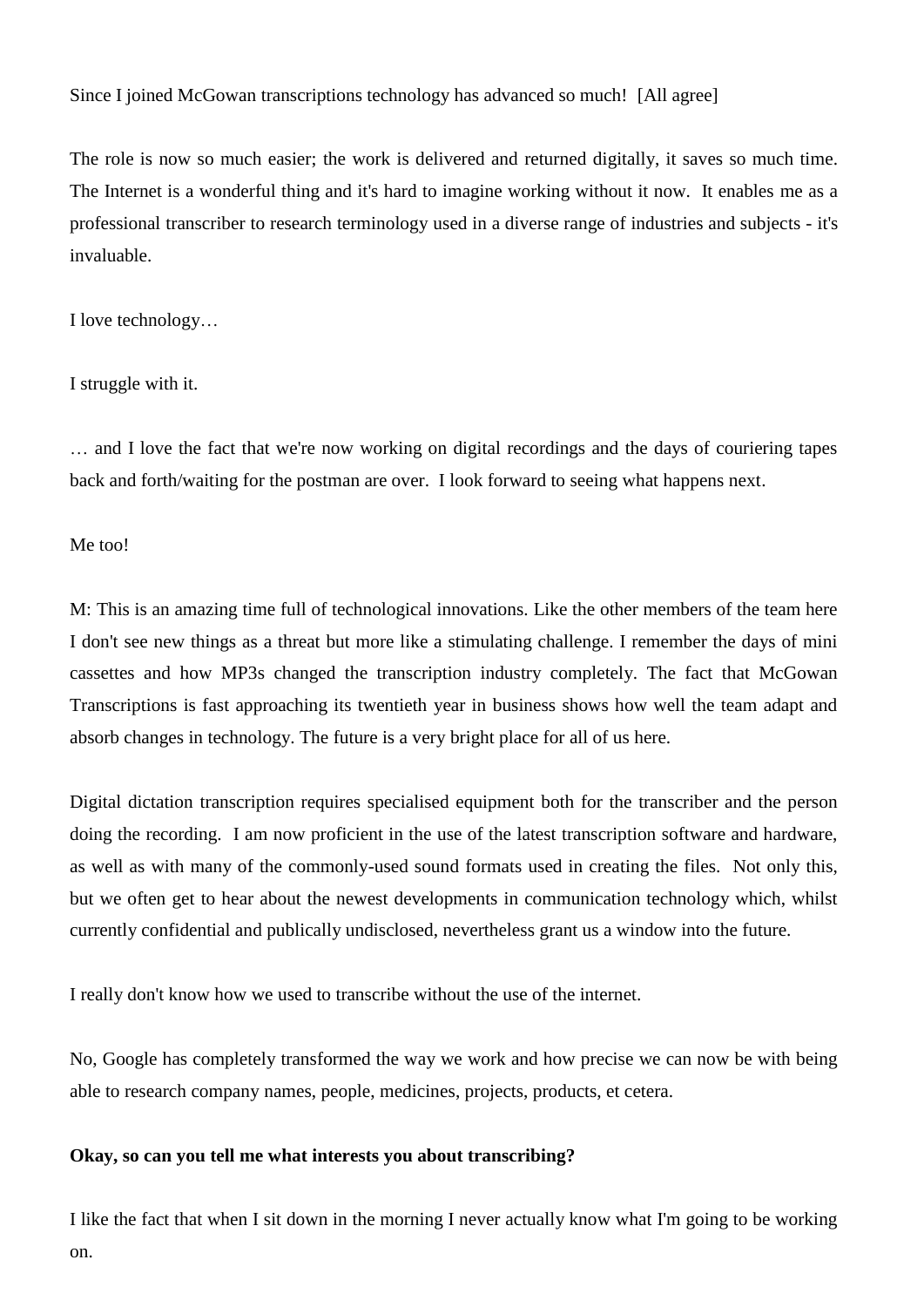Me too.

It could be anything from a medical discussion, someone's life story, a research group discussion, conference or people talking about chocolate! It can be very challenging when you have a subject that you've never come across before, but also very rewarding putting in the research and learning something new.

It's great to feel part of the research process - research is essential for the continual improvement in everything that affects our lives now and in the future.

Audio transcription allows me to work on a diverse range of projects, expanding my knowledge of hitherto-unexplored industry sectors.

Working from home enables me to proactively manage my workload and time. As a Psychology graduate, I am fascinated by people, and digital transcription permits that rare and privileged insight into the way that others live.

The subject matter is so varied and it could be anything from how you clean your loo, to the newest mobile phone, to crime, to the interpretation of dreams and everything in-between. Sometimes the interviews are really interesting, they can also be mundane, they can make you laugh out loud, they can also make you cry but the most important thing is to produce an accurate record of the interview.

## **Are you learning anything new that is likely to enhance your transcription role?**

I have recently completed a proofreading course, where I attained a distinction, which has immensely enhanced my transcription.

Me too!

I think we took it t the same time didn't we?

I'm not sure. I took a while on the last module!

That's probably why you got a distinction! [Laughter]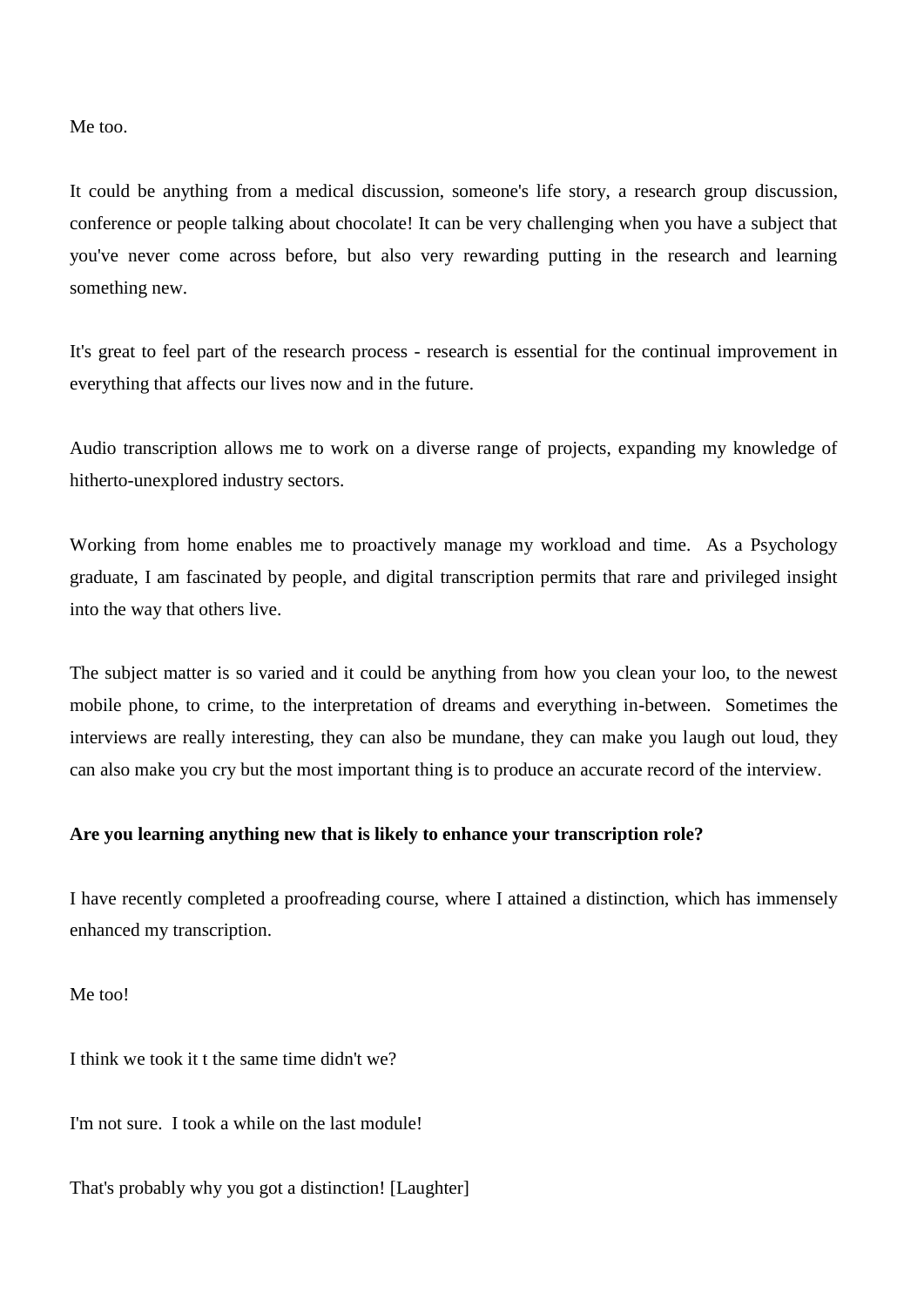I am learning that not everyone out there takes accuracy of grammar as seriously as we at McGowan Transcriptions do. I daily encounter (sometimes hilarious) grammatical errors in newspapers and on television, all of which serve as a reminder to always be vigilant in my work.

One slip of the apostrophe or comma and the entire meaning of a transcribed sentence can be altered.

The days of listening to a cassette which had really poor sound quality are long gone, although occasionally a cassette does require transcribing, and that is when it's most noticeable how using digital technology has transformed our work.

## **Okay, just for a bit of fun now, is there anything the rest of the transcription team might not know about you?**

I have a cat who curls up on my desk next to my keyboard while I'm working!

Dame Edna Everage's Bridesmaid, Madge Allsop (Emily Perry), was my ballet tutor!

M: I do like a nice doughnut.

In my youth, I used to be a fully-fledged Goth!

Yoga is my great passion - after a day of wearing headphones listening to people talking and sitting in front of a computer, there is nothing better for your body and soul than to clear your head of all the chitter chatter and to improve your posture.

I've been told that I've got hearing like a bat, which definitely helps with the transcription process!

### **Final question: when did you join the transcription team at McGowan Transcriptions?**

I joined the team in October 1997.

Gosh, sometime in 1995!

M: Autumn 2001.

I joined McGowan Transcriptions in 2006.